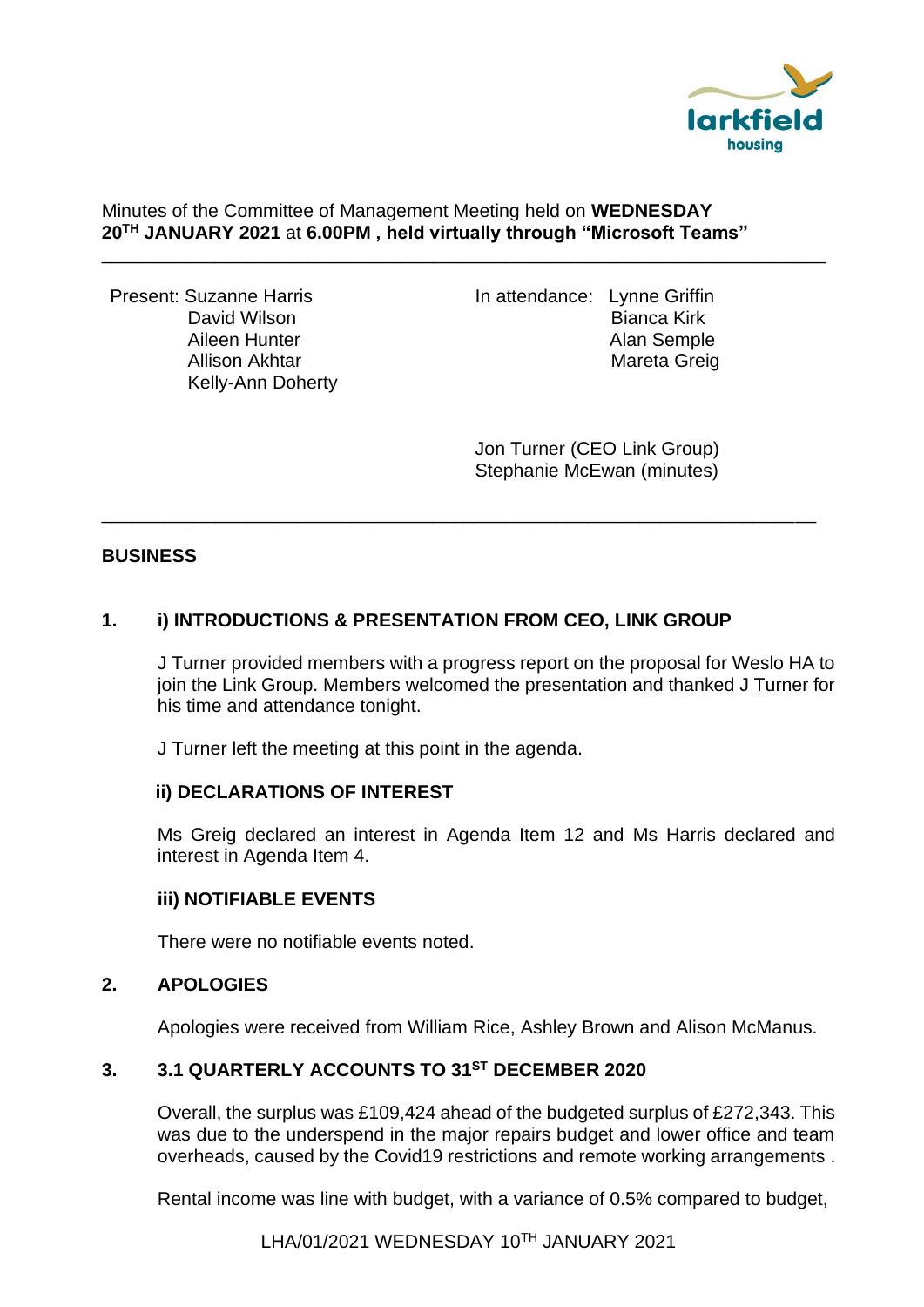Overall, total income of £1,467,275 was £9,527 less than the budgeted figure.

Staffing and Link services cost of £363,597 was lower than the anticipated spend with a variance of £8,016. Reactive maintenance was under budget by £32,757. The major repairs of £112,300 was £179,750 less than budget. The Major repairs programme was delayed due to ongoing Covid19 restrictions (particularly in the first quarter of the year) which was causing lower spend year to date. Depreciation and Insurance spend was in line with budget.

Bad debts written off and provided for was £11,458 lower than budget and this requires to be assessed in Quarter 4.

Management and office costs were £52,966 under budget, as at 31 December 2020, due to the Covid19 restrictions and overhead costs, 38% lower than budget.

Finance Costs were £29,138 compared to the budget allocation of £38,439, and loan interest was lower than budgeted.

Overall expenditure was £118,951 lower than budgeted expenditure of £1,204,457 generally due to the Covid19 restrictions.

## **4. DRAFT BUDGET ASSUMPTIONS & PROPOSED RENT INCREASE FOR 2021/22**

The Committee of Management unanimously approved the proposed Budget for 2021/22, and the 30Year Financial Plan and agreed the proposed 1.5% annual rent increase for all tenants, from 1st April 2021.

B Kirk & A Semple left the meeting at this point in the agenda.

### **5. EXTERNAL AUDIT & RSM INTERIM AUDIT 2021**

The Committee of Management noted that the Link Group had appointed RSM as the External Auditor for 2021 and that the interim audit, carried out by RSM, for Larkfield Housing Association, was planned to commence in March 2021.

### **6. APPROVAL OF THE MINUTES OF THE MEETING HELD ON 18TH NOVEMBER 2020**

The Minutes of the meeting held on WEDNESDAY 18TH NOVEMBER 2020 were approved with no amendments:

Moved: Aileen Hunter Seconded: David Wilson

#### **7. MATTERS ARISING FROM THE MINUTES OF THE MEETING HELD ON 18TH NOVEMBER 2020**

### **7.1 COMMITTEE ACTION REGISTER**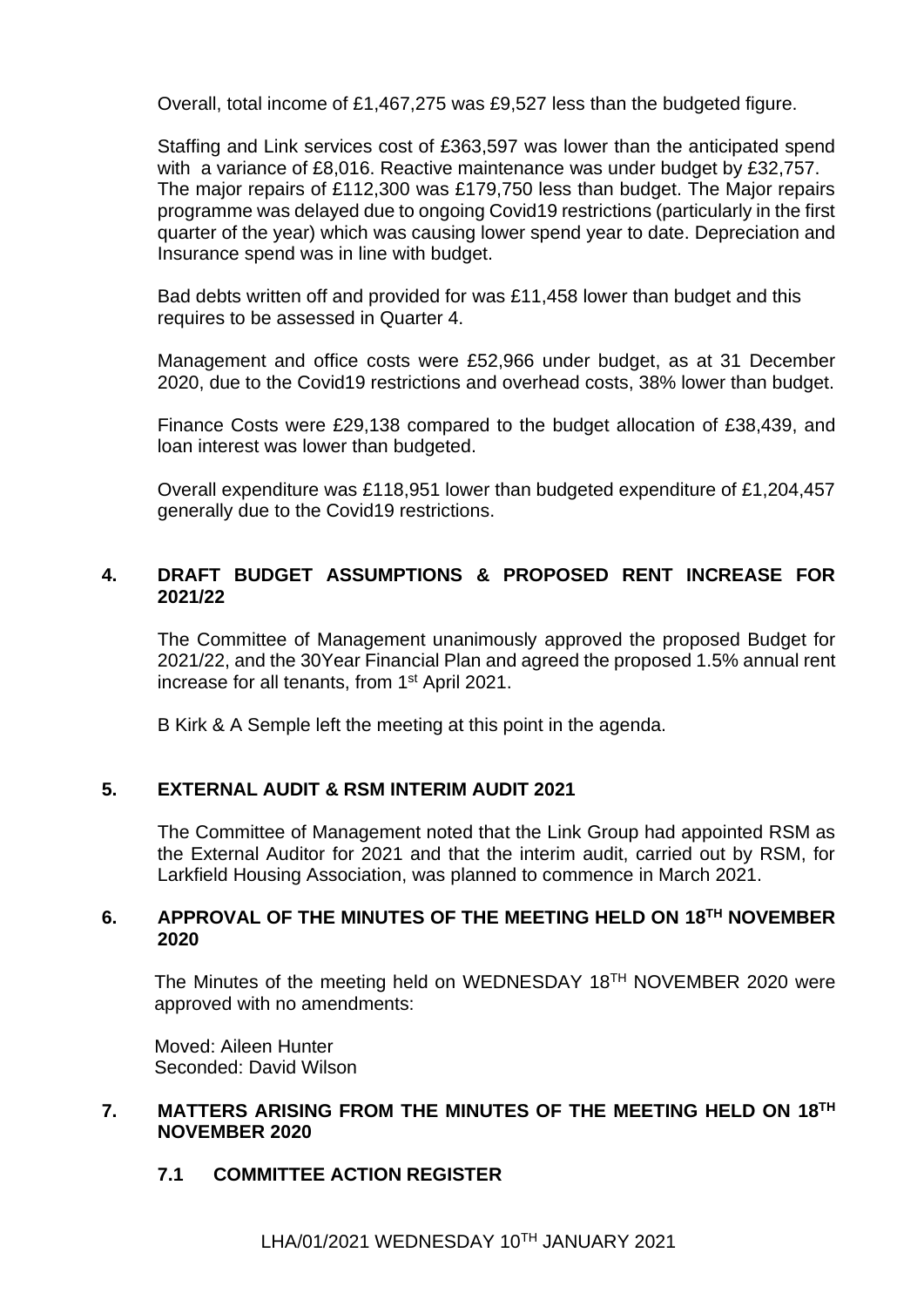The Committee agreed for the following items to be carried forward for further action:

- Share E-Learning membership package
- Tenant Payments Policy

It was noted that all other actions noted on the action registered had now been completed.

### **8. COMPLAINTS AND FEEDBACK PERFORMANCE REPORTING**

The Committee of Management agreed that going forward, the Committee would be provided with a six- monthly report in line with the revised Link Group reporting framework.

### **9. HOUSING MANAGEMENT AND MAINTENANCE SUB COMMITTEE MEETING 5 TH DECEMBER 2020**

The Management Committee unanimously agreed to approve the following recommendations from the Housing Management & Maintenance Sub Committee.

• Welfare Reform Strategy & Risk Register

## **10. CYCLE OF MEETINGS/DATES 2021**

The Committee of Management approved the proposed meeting dates for 2021. L Griffin would arrange for the dates to be added to the members portal and emailed to members.

### **11. INTERNAL AUDIT DRAFT REPORT & RECOMMENDATIONS 2020/21**

L Griffin advised members that the draft report had not yet been issued and the item would be carried forward to the next meeting.

### **12. MEMBERSHIP APPLICATIONS**

### **(a) NEW MEMBERSHIP APPLICATION**

The Committee of Management unanimously approved the new membership application for Mareta Greig.

# **(b) COMMITTEE MEMBERSHIP APPLICATION**

The Committee of Management unanimously approved the committee membership for Mareta Greig.

### **13. CORONAVIRUS IMPACT – SERVICE UPDATE**

L Griffin highlighted in the report that Link Property were still providing a limited service which included emergency and urgent repairs, in line with the current Scottish Government guidelines.